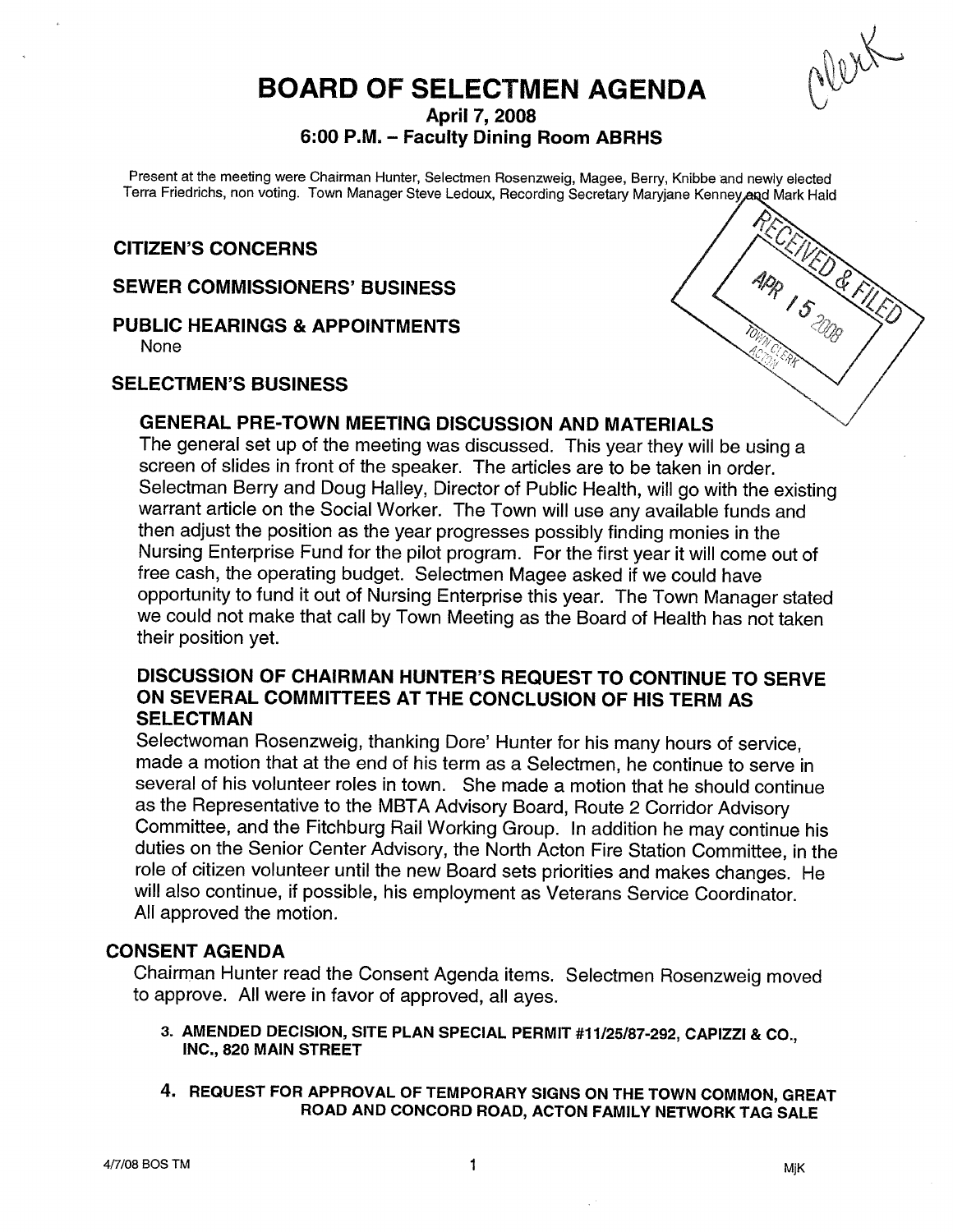- 5. ACCEPT BOARD OF SELECTMEN MINUTES The Minutes of March 8, 17, and Executive Session on Mar 17
- 6. ACCEPT GIFT, LAUREN S. ROSENZWEIG A gift in the amount of \$348.35 to the Town was accepted in memory of Bill Cady.

## TOWN MANAGER'S REPORT None

### EXECUTIVE SESSION

There will be no need for an Executive Session as Selectmen Magee met and came to an agreement on land purchase with Brewster Conant.

### ADDITIONAL INFORMATION

Boundless Playgrounds is a private donor that will make a substantial investment in Metro West communities by providing a value of \$125,000.00 for playground equipment needs. The Selectmen thought it was a wonderful opportunity to pursue. Selectman Berry wanted to reiterate again the thanks the Selectmen felt for the years Dore' Hunter had of service and volunteerism.

NEXT MEETING: April 28, 2008 Dates for the upcoming year, May 08-April 09 will be determined during the month of April when the Board re-organizes.

Secretary (Secretary Andrew D. Magee, Clerk<br>
14 Andrew D. Magee, Clerk<br>
14 Andrew 14 Andrew 16  $\frac{14}{7}$